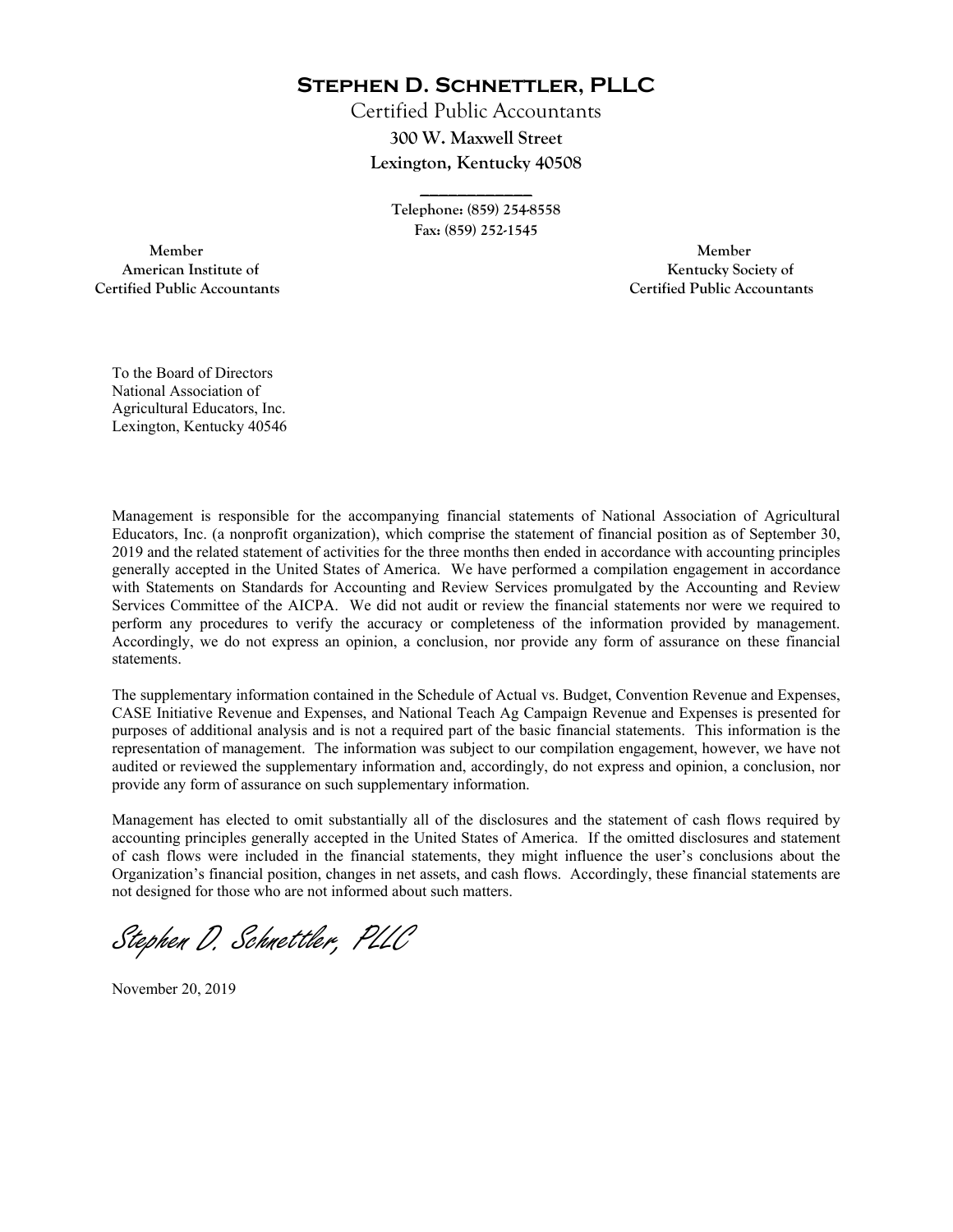# NATIONAL ASSOCIATION OF AGRICULTURAL EDUCATORS, INC. Statement of Financial Position September 30, 2019

| <b>ASSETS</b>                            |                 |
|------------------------------------------|-----------------|
| Cash on deposit                          | \$<br>741,956   |
| Investments - operating fund             | 781,626         |
| Investments - life membership fund       | 311,654         |
| Accounts receivable                      | 435,500         |
| Inventory                                | 5,000           |
| Prepaid expenses                         | 729             |
| Property and equipment - CASE Initiative | 181             |
| Property and equipment                   | 7,722           |
| <b>TOTAL ASSETS</b>                      | \$<br>2,284,368 |
| <b>LIABILITIES AND NET ASSETS</b>        |                 |
| <b>LIABILITIES</b>                       |                 |
| Accounts payable                         | \$<br>116,008   |
| Accrued leave payable                    | 40,004          |
| Other current liabilities                | 7,044           |
| <b>TOTAL LIABILITIES</b>                 | 163,056         |
| <b>NET ASSETS</b>                        |                 |
| Unrestricted net assets:                 |                 |
| Current operation                        | 985,866         |
| Board designated for special purposes    | 220,295         |
| Temporarily restricted net assets        | (211, 608)      |
| <b>CASE</b> Initiative                   | 1,126,759       |
| <b>TOTAL NET ASSETS</b>                  | 2,121,312       |
| <b>TOTAL LIABILITIES AND NET ASSETS</b>  | \$<br>2,284,368 |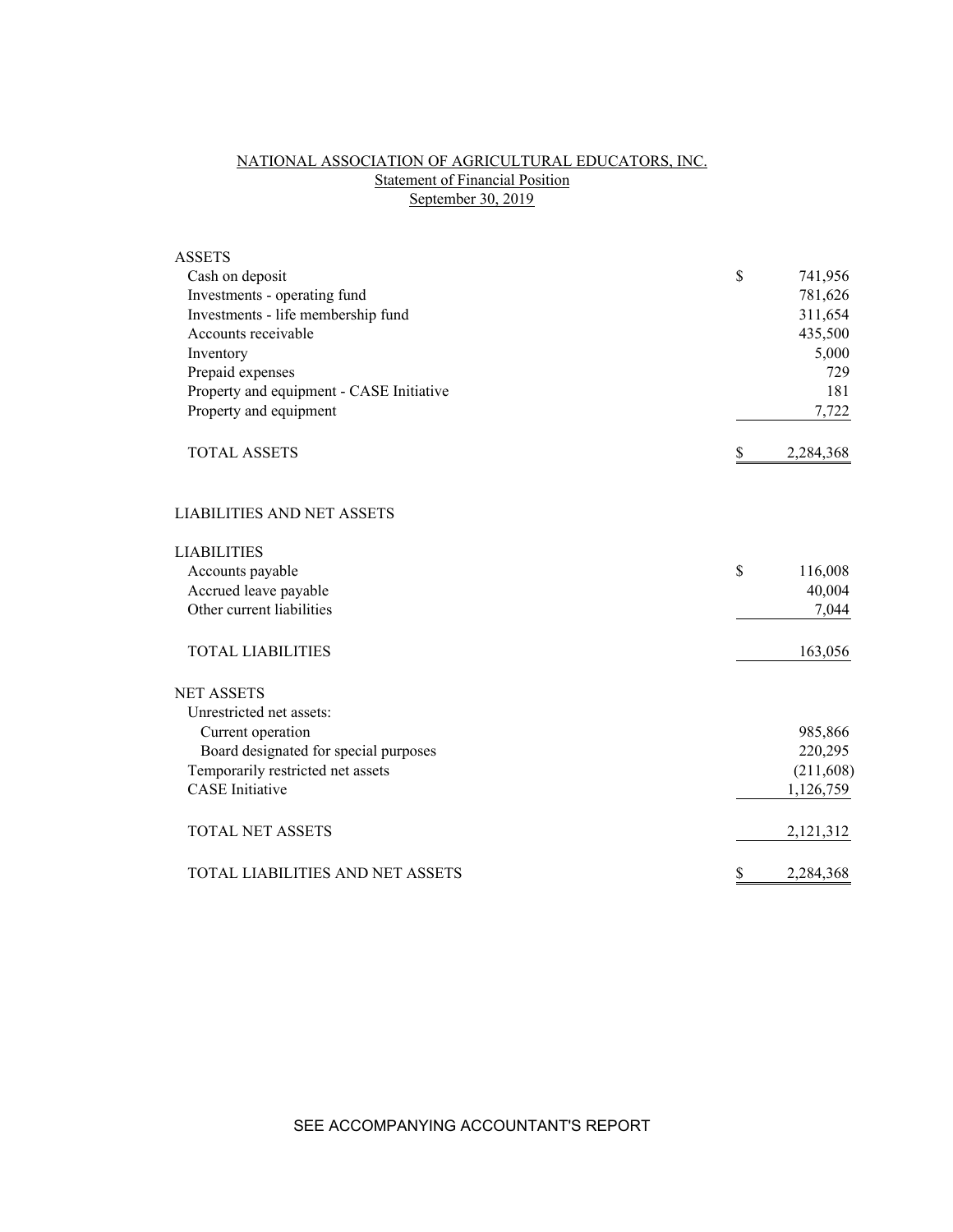## NATIONAL ASSOCIATION OF AGRICULTURAL EDUCATORS, INC. **Statement of Activities** For the Three Months Ended September 30, 2019

|                                          |                | Unrestricted  |                 |                |                |
|------------------------------------------|----------------|---------------|-----------------|----------------|----------------|
|                                          | Current        | Board         | <b>NTAC</b>     | CASE           |                |
|                                          | Operations     | Designated    | Initiative      | Initiative     | Total          |
| Revenue, Gains and Losses                |                |               |                 |                |                |
| Membership dues                          | \$<br>240,935  | 1,020<br>\$   | \$              | \$             | \$<br>241,955  |
| Convention registration                  | 335            |               |                 |                | 335            |
| Sponsorship and awards                   | 2,393          |               |                 |                | 2,393          |
| Merchandise sales                        | 3,511          |               |                 |                | 3,511          |
| Contributions                            |                |               |                 |                |                |
| Net realized and unrealized              |                |               |                 |                |                |
| gains (losses) on securities             | (4,996)        |               |                 |                | (4,996)        |
| Interest and dividends                   | 3,822          |               |                 |                | 3,822          |
| FFA Foundation projects                  | 49,630         |               |                 |                | 49,630         |
| CASE Initiative income                   | $\overline{a}$ |               |                 | 835,204        | 835,204        |
| National Teach Ag Campaign Income        |                |               | 1,570           |                | 1,570          |
| Other income                             | 50,876         |               |                 |                | 50,876         |
| Total Revenue, Gaines and Losses         | 346,506        | 1,020         | 1,570           | 835,204        | 1,184,300      |
| Net Assets Released from Restrictions    |                |               |                 |                |                |
| Total Revenue, Gains and Losses          |                |               |                 |                |                |
| and Reclassifications                    | 346,506        | 1,020         | 1,570           | 835,204        | 1,184,300      |
| Expenses                                 |                |               |                 |                |                |
| General expenses                         | 258,735        |               |                 |                | 258,735        |
| FFA Foundation projects                  | 96,829         |               |                 |                | 96,829         |
| CASE Initiative expenses                 | $\overline{a}$ |               |                 | 795,554        | 795,554        |
| National Teach Ag Campaign expenses      |                |               | 134,993         |                |                |
| Convention expenses                      | 7,803          |               |                 |                | 7,803          |
| Total expenses                           | 363,367        |               | 134,993         | 795,554        | 1,158,921      |
| <b>INCREASE (DECREASE) IN NET ASSETS</b> | (16, 861)      | 1,020         | (133, 423)      | 39,650         | (109, 614)     |
| NET ASSETS AT BEGINNING OF PERIOD        | 1,002,727      | 219,275       | (78, 185)       | 1,087,109      | 2,230,926      |
| NET ASSETS AT END OF PERIOD              | \$<br>985,866  | 220,295<br>\$ | (211,608)<br>\$ | 1,126,759<br>S | 2,121,312<br>S |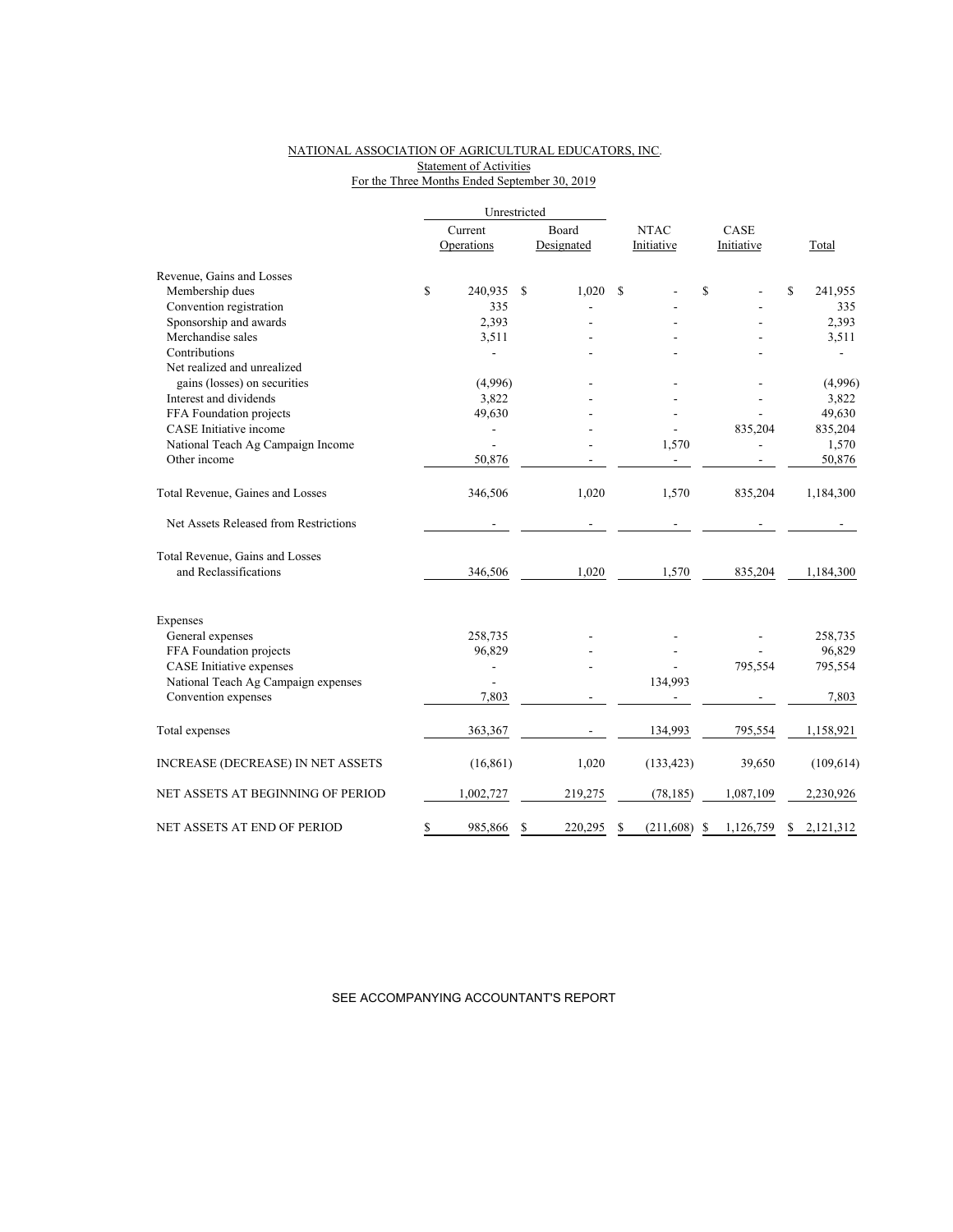## NATIONAL ASSOCIATION OF AGRICULTURAL EDUCATORS, INC. For the One and Three Months Month Ended September 30, 2019 Schedule of Actual vs. Budget

|                                                       | <b>MONTH</b><br><b>ACTUAL</b> |      | <b>MONTH</b><br><b>BUDGET</b> |     | <b>MONTH</b><br><b><i>SVARIANCE</i></b> | YEAR TO DATE<br><b>ACTUAL</b> | YEAR<br><b>BUDGET</b> | <b>YEAR</b><br><b>SVARIANCE</b> |
|-------------------------------------------------------|-------------------------------|------|-------------------------------|-----|-----------------------------------------|-------------------------------|-----------------------|---------------------------------|
| <b>REVENUE</b>                                        |                               |      |                               |     |                                         |                               |                       |                                 |
| Member dues                                           | \$<br>194,195                 | - \$ | 35,008                        | -\$ | 159,187 \$                              | 240,590                       | \$<br>420,090         | \$<br>(179, 500)                |
| Corporate membership dues                             |                               |      | 1,250                         |     | (1,250)                                 | 1,365                         | 15,000                | (13, 635)                       |
| Scholarships upper division                           |                               |      | 625                           |     | (625)                                   | $\overline{a}$                | 7,500                 | (7,500)                         |
| National Geographic Cengage scholarships              |                               |      | $\blacksquare$                |     | $\overline{a}$                          |                               |                       |                                 |
| Foundation management fees                            |                               |      | $\blacksquare$                |     | $\overline{\phantom{a}}$                | ÷,                            |                       |                                 |
| Interest and dividends                                | 1,719                         |      | 2,917                         |     | (1, 198)                                | 2,745                         | 35,000                | (32, 255)                       |
| Net realized and unrealized                           |                               |      |                               |     |                                         |                               |                       |                                 |
| gains (losses) on securities                          | 8,184                         |      |                               |     | 8,184                                   | (4,996)                       |                       | (4,996)                         |
| Merchandise sales                                     | $\overline{a}$                |      | 500                           |     | (500)                                   | 3,511                         | 6,000                 | (2,489)                         |
| Investment income, Life Fund                          | 646                           |      | 1,000                         |     | (354)                                   | 1,077                         | 12,000                | (10, 923)                       |
| Contributions, Legislative Fund                       | $\blacksquare$                |      | $\blacksquare$                |     | $\overline{\phantom{a}}$                | $\blacksquare$                |                       | $\blacksquare$                  |
| Miscellaneous income                                  | 966                           |      | 750                           |     | 216                                     | 2,415                         | 9,000                 | (6, 585)                        |
| Scholarship raffle proceeds                           | $\overline{a}$                |      |                               |     | $\overline{a}$                          | $\overline{\phantom{a}}$      |                       |                                 |
| Student teacher scholarship revenue                   |                               |      |                               |     |                                         |                               |                       |                                 |
| Teacher crisis fund                                   | 30                            |      |                               |     | 30                                      | 5,821                         |                       | 5,821                           |
| <b>BFRDP</b> Grant                                    |                               |      |                               |     |                                         | $\overline{\phantom{a}}$      |                       | $\overline{\phantom{a}}$        |
| AEM business manager stipend                          |                               |      | 333                           |     | (333)                                   | ä,                            | 4,000                 | (4,000)                         |
| National Ag Ed Summit Revenue                         |                               |      | $\blacksquare$                |     | $\overline{\phantom{a}}$                | $\overline{\phantom{a}}$      |                       |                                 |
| National Teach Ag Campaign managenment fee            |                               |      |                               |     |                                         |                               | 46,000                | (46,000)                        |
| Nat'l Agriscience Teacher Ambassadors                 |                               |      | 13,667                        |     | (13,667)                                |                               | 164,000               | (164,000)                       |
| NPS National Ag Ed leadership dinner                  |                               |      | 352                           |     | (352)                                   | ÷,                            | 4,225                 | (4,225)                         |
| CASE Initiative management fee                        |                               |      | 2,000                         |     | (2,000)                                 | $\overline{a}$                | 24,000                | (24,000)                        |
| Council MMM management fee                            |                               |      | 417                           |     | (417)                                   |                               | 5,000                 | (5,000)                         |
| Teach AG non-foundation revenue                       |                               |      | $\blacksquare$                |     | $\overline{a}$                          |                               |                       |                                 |
| FFA Foundation project - TTTK                         |                               |      | 5,467                         |     | (5, 467)                                |                               | 65,600                | (65,600)                        |
| FFA Foundation project - OPAP                         | 15,026                        |      | 1,367                         |     | 13,659                                  | 15,026                        | 16,400                | (1, 374)                        |
| FFA Foundation project - OMSP                         | 8,200                         |      | 1,367                         |     | 6,833                                   | 8,200                         | 16,400                | (8,200)                         |
| FFA Foundation project - OT                           | $\sim$                        |      | 1,367                         |     | (1, 367)                                |                               | 16,400                | (16, 400)                       |
| FFA Foundation project - OECT                         |                               |      | 1,367                         |     | (1, 367)                                | 16,400                        | 16,400                |                                 |
| FFA Foundation project - Lifetime Achievement         | 7,544                         |      | 410                           |     | 7,134                                   | 7,544                         | 4,920                 | 2,624                           |
| FFA Foundation project - Outstanding Service Citation | ÷,                            |      | $\blacksquare$                |     | ÷,                                      | $\overline{a}$                |                       |                                 |
| FFA Foundation teacher workshop                       |                               |      |                               |     |                                         | $\overline{a}$                |                       |                                 |
| FFA Foundation upper division scholarships            |                               |      | 1,667                         |     | (1,667)                                 |                               | 20,000                | (20,000)                        |
| FFA Foundation Agriscience Initiative                 |                               |      | $\blacksquare$                |     | $\overline{a}$                          | $\overline{\phantom{a}}$      |                       |                                 |
| FFA Foundation NATAA/NAII                             |                               |      |                               |     |                                         |                               |                       |                                 |
| FFA Foundation project - XLR8                         |                               |      | 8,333                         |     | (8,333)                                 | ÷.                            | 100,000               | (100,000)                       |
| FFA Foundation communities of practice                |                               |      | 5,600                         |     | (5,600)                                 | 2,460                         | 67,200                | (64, 740)                       |
| FFA Foundation convention internet lounge             |                               |      |                               |     |                                         | ÷                             |                       |                                 |
| CASE Initiative net income                            | (16, 421)                     |      | (2)                           |     | (16, 419)                               | 39,650                        |                       | 39,650                          |
| Convention net income                                 | (7,803)                       |      | 8,161                         |     | (15,964)                                | 37,565                        | 97,950                | (60, 385)                       |
| National Teach Ag Campaign net income                 | (61, 180)                     |      | 556                           |     | (61, 736)                               | (133, 423)                    | 6,685                 | (140, 108)                      |
| <b>TOTAL REVENUE</b>                                  | 151,106                       |      | 94,479                        |     | 56,627                                  | 245,950                       | 1,179,770             | (933, 820)                      |
| <b>EXPENSES</b>                                       |                               |      |                               |     |                                         |                               |                       |                                 |
| Salaries                                              | 39,605                        |      | 33,524                        |     | 6,081                                   | 104,219                       | 402,290               | (298, 071)                      |
| Taxes and benefits                                    | 6,764                         |      | 9,470                         |     | (2,706)                                 | 22,518                        | 113,645               | (91, 127)                       |
| Computer service                                      | 1,950                         |      | 1,667                         |     | 283                                     | 4,917                         | 20,000                | (15,083)                        |
| Telephone                                             | 737                           |      | 500                           |     | 237                                     | 1,256                         | 6,000                 | (4,744)                         |
| Accounting                                            | 700                           |      | 1,429                         |     | (729)                                   | 2,100                         | 17,150                | (15,050)                        |
| Depreciation                                          | 341                           |      | 333                           |     | 8                                       | 1,023                         | 4,000                 | (2,977)                         |
| Rent                                                  | $\sim$                        |      | 838                           |     | (838)                                   | $\sim$                        | 10,050                | (10,050)                        |
| Insurance                                             | 104                           |      | 1,000                         |     | (896)                                   | 313                           | 12,000                | (11,687)                        |
| Legal                                                 | $\blacksquare$                |      | 83                            |     | (83)                                    |                               | 1,000                 | (1,000)                         |
| Office Supplies                                       | 2,813                         |      | 1,083                         |     | 1,730                                   | 2,959                         | 13,000                | (10, 041)                       |
| Bank charges and investment fees                      | $\overline{\phantom{a}}$      |      | $\,8\,$                       |     | (8)                                     | 2,629                         | 100                   | 2,529                           |
| Printing, general                                     | $\sim$                        |      | 250                           |     | (250)                                   | 996                           | 3,000                 | (2,004)                         |
| Staff training                                        |                               |      | 83                            |     | (83)                                    | $\overline{\phantom{a}}$      | 1,000                 | (1,000)                         |
| Taxes and licenses                                    | $\blacksquare$                |      | $\overline{4}$                |     | (4)                                     | $\overline{\phantom{a}}$      | 50                    | (50)                            |

(Continued)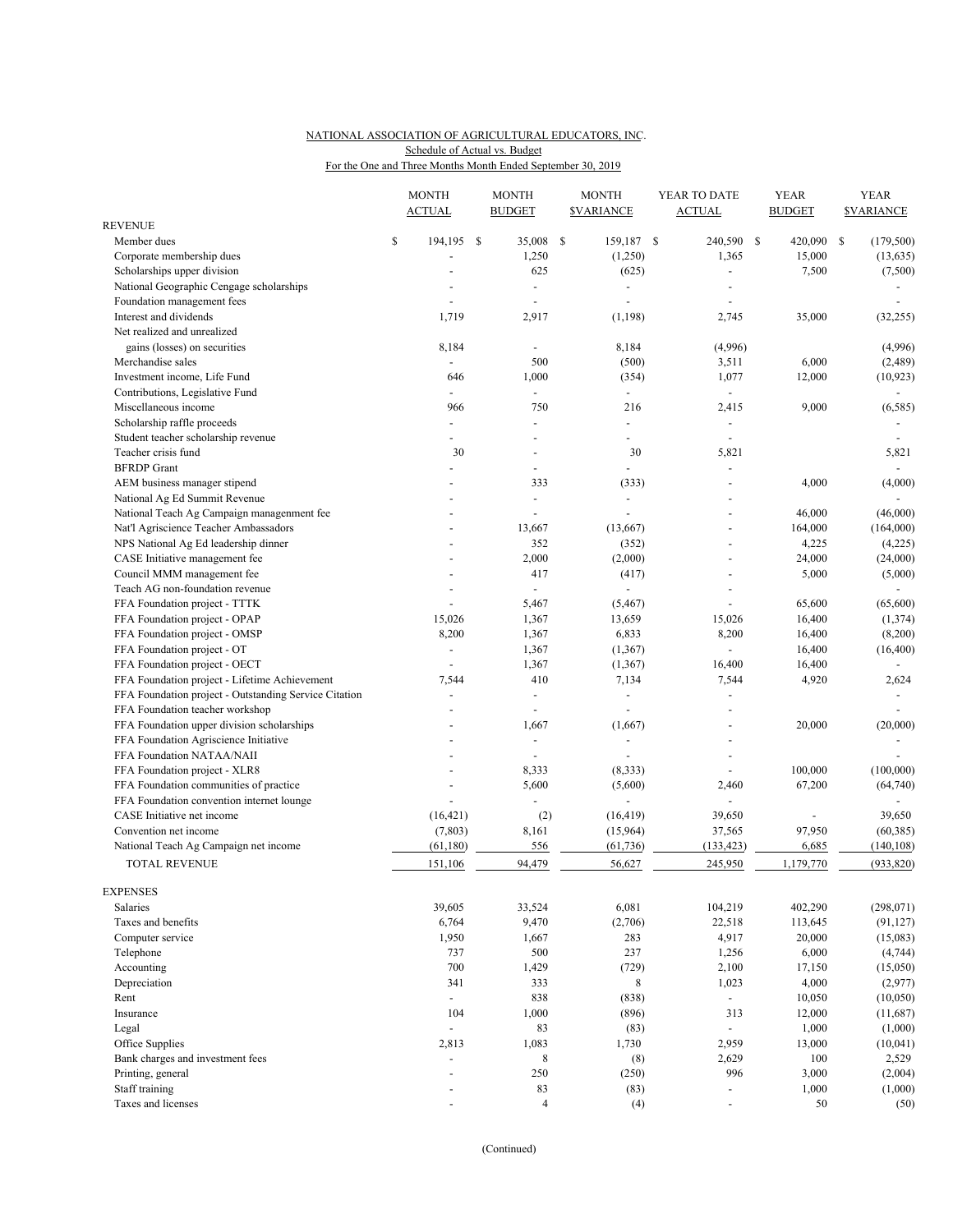## NATIONAL ASSOCIATION OF AGRICULTURAL EDUCATORS, INC. For the One and Three Months Month Ended September 30, 2019 Schedule of Actual vs. Budget

|                                                       | <b>MONTH</b>             | <b>MONTH</b>             | <b>MONTH</b>                | YEAR TO DATE                     | <b>YEAR</b>             | <b>YEAR</b>                          |
|-------------------------------------------------------|--------------------------|--------------------------|-----------------------------|----------------------------------|-------------------------|--------------------------------------|
| Membership and contributions                          | <b>ACTUAL</b><br>57      | <b>BUDGET</b><br>1,667   | <b>SVARIANCE</b><br>(1,610) | <b>ACTUAL</b><br>3,587           | <b>BUDGET</b><br>20,000 | <b><i>SVARIANCE</i></b><br>(16, 413) |
| Travel, staff                                         | 14                       | 2,833                    |                             | 7,540                            | 34,000                  | (26, 460)                            |
|                                                       | (103)                    | 1,250                    | (2, 819)                    | 627                              | 15,000                  | (14, 373)                            |
| Promotion and marketing                               |                          |                          | (1, 353)                    |                                  |                         |                                      |
| Merchandise and diaries                               | $\overline{a}$           | 417                      | (417)                       | 4,864                            | 5,000                   | (136)                                |
| Photocopying                                          | $\overline{a}$           | 8                        | (8)                         |                                  | 100                     | (100)                                |
| Postage, general                                      | 1,311                    | 667                      | 644                         | 4,058                            | 8,000                   | (3,942)                              |
| Professional liability insurance                      | 42,330                   | 3,397                    | 38,933                      | 42,330                           | 40,760                  | 1,570                                |
| Public relations                                      | $\overline{a}$           | 83                       | (83)                        | $\sim$                           | 1,000                   | (1,000)                              |
| Delmar scholarships                                   | ÷,                       | 625                      | (625)                       | 3,000                            | 7,500                   | (4,500)                              |
| Scholarships upper division                           | L,                       | $\overline{\phantom{a}}$ | $\overline{\phantom{a}}$    | 1,496                            | 20,000                  | (18, 504)                            |
| National Geographic Cengage scholarships              |                          | $\overline{a}$           | $\overline{a}$              |                                  |                         |                                      |
| Travel, regional secretaries                          | 1,114                    | 1,500                    | (386)                       | 3,587                            | 18,000                  | (14, 413)                            |
| Travel, board of directors                            | 6,205                    | 3,250                    | 2,955                       | 18,774                           | 39,000                  | (20, 226)                            |
| FFA Foundation project - TTTK                         | 11,073                   | 3,333                    | 7,740                       | 11,073                           | 40,000                  | (28, 927)                            |
| FFA Foundation project - OPAP                         | 2,144                    | 750                      | 1,394                       | 2,144                            | 9,000                   | (6, 856)                             |
| FFA Foundation project - OMSP                         | 5,099                    | 750                      | 4,349                       | 6,433                            | 9,000                   | (2, 567)                             |
| FFA Foundation project - OT                           | 826                      | 750                      | 76                          | 826                              | 9,000                   | (8, 174)                             |
| FFA Foundation project - OECT                         | 3,842                    | 750                      | 3,092                       | 6,498                            | 9,000                   | (2,502)                              |
| FFA Foundation project - Lifetime achievement         | $\overline{a}$           | 208                      | (208)                       |                                  | 2,500                   | (2,500)                              |
| FFA Foundation project - Outstanding service citation | $\overline{a}$           | $\overline{a}$           | $\overline{\phantom{a}}$    |                                  |                         |                                      |
| FFA Foundation teacher workshop                       | $\overline{a}$           | $\overline{a}$           | $\overline{a}$              |                                  |                         |                                      |
| FFA Foundation Regional Grants                        | ä,                       |                          |                             |                                  |                         |                                      |
| FFA Foundation Agrisciense Initiative                 | $\overline{a}$           |                          |                             |                                  |                         |                                      |
| FFA Foundation XLR8                                   | 880                      | 5,000                    | (4, 120)                    | 3,982                            | 60,000                  | (56, 018)                            |
| FFA Foundation convention internet lounge             | $\overline{a}$           | ÷.                       |                             |                                  |                         |                                      |
| NPS Ag Ed Leadership dinner                           | $\overline{a}$           | 352                      | (352)                       | $\overline{a}$                   | 4,225                   | (4,225)                              |
| <b>TTTK</b>                                           |                          | $\overline{a}$           | $\overline{a}$              |                                  |                         |                                      |
| <b>NATAA</b>                                          | 1,744                    | 10,833                   | (9,089)                     | 52,923                           | 130,000                 | (77,077)                             |
| Regional grants                                       | ÷,                       | $\overline{a}$           |                             | $\overline{a}$                   |                         |                                      |
| NPS expense                                           | $\overline{\phantom{a}}$ | 417                      | (417)                       | $\overline{\phantom{a}}$         | 5,000                   | (5,000)                              |
| Webinar expense                                       |                          | 42                       | (42)                        | 389                              | 500                     | (111)                                |
| Teacher crisis fund                                   | 1,000                    |                          | 1,000                       | 3,000                            |                         | 3,000                                |
| Communities of practice expense                       | $\overline{a}$           | 3,409                    | (3,409)                     | $\overline{\phantom{a}}$         | 40,910                  | (40, 910)                            |
| Substitute teacher hire behinds                       | $\overline{a}$           | 42                       | (42)                        | $\overline{a}$                   | 500                     | (500)                                |
| Website                                               | 8                        | 1,500                    | (1, 492)                    | 348                              | 18,000                  | (17, 652)                            |
| NATAA stipends                                        |                          |                          |                             | 12,950                           |                         | 12,950                               |
| <b>TTTK</b> stipends                                  |                          |                          |                             | $\overline{a}$                   |                         | $\blacksquare$                       |
| XLR8 stipends                                         |                          |                          |                             | 1,125                            |                         | 1,125                                |
| <b>BFRDP</b> expense                                  | $\overline{a}$           | ÷                        |                             | $\overline{a}$                   |                         | $\sim$                               |
| <b>BFPD</b> contract labor                            | $\overline{a}$           | ÷,                       | ÷,                          | $\sim$                           |                         | $\sim$                               |
| Contract labor                                        | 191                      |                          | 191                         | 1,367                            |                         | 1,367                                |
|                                                       |                          |                          |                             |                                  |                         |                                      |
| Credit card expense                                   | 555                      | 333                      | 222                         | 1,061                            | 4,000                   | (2,939)                              |
| Storage                                               | ÷.                       | $\overline{a}$           |                             |                                  |                         |                                      |
| Professional development                              |                          |                          |                             |                                  |                         | $\overline{a}$                       |
| National Ag Ed Summit Expense                         |                          |                          |                             |                                  |                         | $\overline{\phantom{a}}$             |
| Ag ed opportuinty fund                                |                          |                          |                             |                                  |                         |                                      |
| Ag ed resource guide expense                          |                          |                          |                             | 18,652                           |                         | 18,652                               |
| Miscellaneous                                         |                          | L,                       | $\overline{a}$              | $\overline{a}$                   | $\overline{a}$          | $\mathcal{L}_{\mathcal{A}}$          |
| TOTAL EXPENSES                                        | 131,304                  | 94,438                   | 36,866                      | 355,564                          | 1,153,280               | (797, 716)                           |
| NET INCOME (LOSS)                                     | \$<br>19,802             | \$<br>41                 | \$<br>19,761                | <sup>\$</sup><br>$(109, 614)$ \$ | 26,490                  | $\mathbb{S}$<br>(136, 104)           |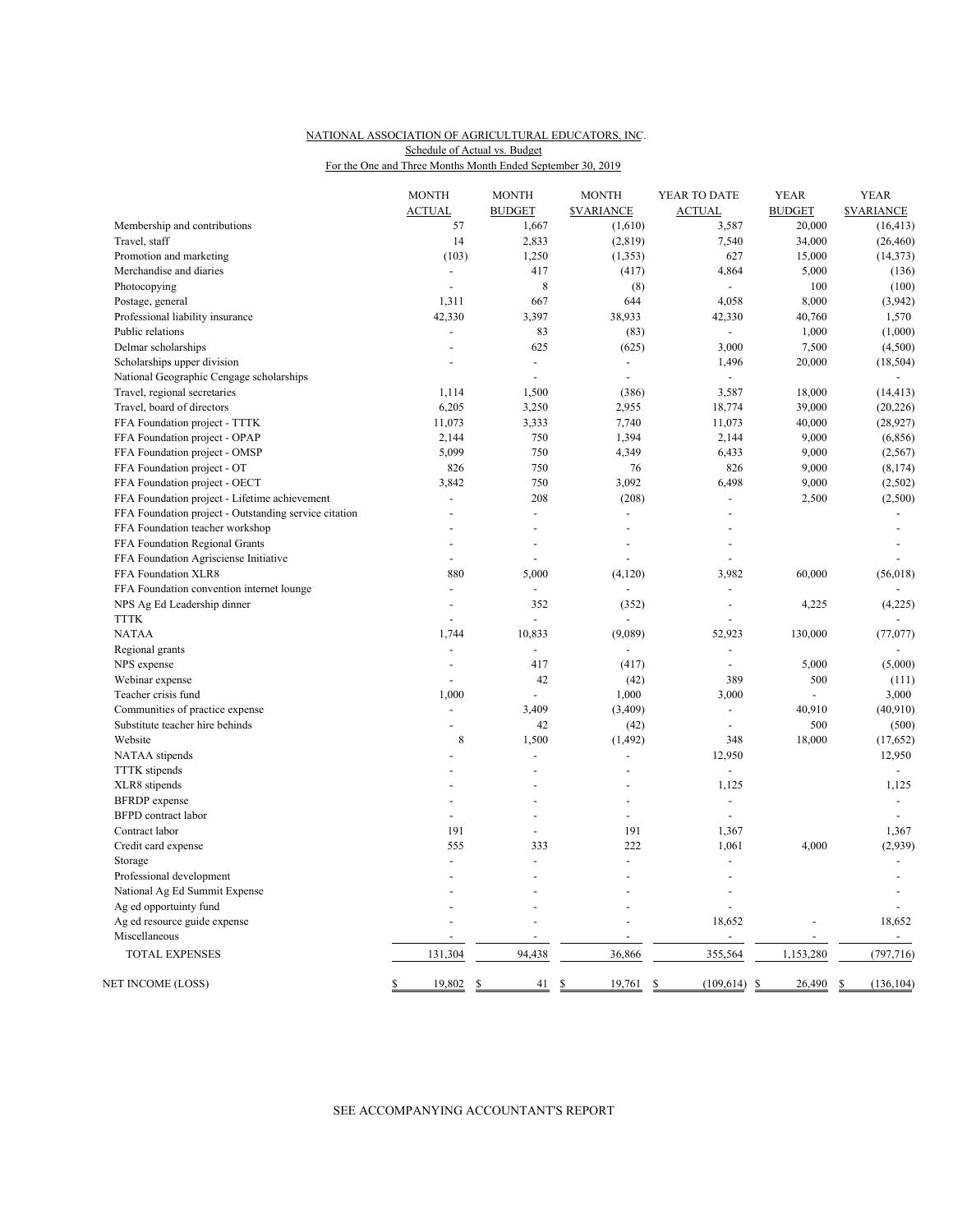#### NATIONAL ASSOCIATION OF AGRICULTURAL EDUCATORS, INC. Schedule of Convention Revenue and Expenses For the One and Three Months Month Ended September 30, 2019

|                                           | <b>MONTH</b>  | <b>MONTH</b>          | <b>MONTH</b>                   | YEAR TO DATE  | <b>YEAR</b>              | <b>YEAR</b>      |
|-------------------------------------------|---------------|-----------------------|--------------------------------|---------------|--------------------------|------------------|
| <b>REVENUE</b>                            | <b>ACTUAL</b> | <b>BUDGET</b>         | <b>SVARIANCE</b>               | <b>ACTUAL</b> | <b>BUDGET</b>            | <b>SVARIANCE</b> |
| Convention, registration                  |               | $\mathbb S$<br>12,083 | <sup>\$</sup><br>$(12,083)$ \$ | 335           | <sup>\$</sup><br>145,000 | (144, 665)<br>-S |
| Convention, trade show                    |               |                       |                                |               |                          |                  |
| Convention, sponsorships - FFA Foundation |               | 5,833                 | (5, 833)                       | 42,640        | 70,000                   | (27,360)         |
| Convention, partners reception            |               | 250                   |                                |               | 3,000                    |                  |
| Convention, host state social             |               |                       |                                |               |                          |                  |
| Convention, sponsorships                  |               | 2,083                 | (2,083)                        | 2,393         | 25,000                   | (22,607)         |
| <b>TOTAL REVENUE</b>                      |               | 20,249                | (19,999)                       | 45,368        | 243,000                  | (194, 632)       |
| <b>EXPENSES</b>                           |               |                       |                                |               |                          |                  |
| Convention, plaques and trophies          | 115           | 167                   | (52)                           | 115           | 2,000                    | (1, 885)         |
| Convention, printing                      |               |                       |                                |               |                          |                  |
| Convention, awards                        |               | 750                   | (750)                          |               | 9,000                    | (9,000)          |
| Convention, miscellaneous                 |               |                       |                                |               |                          |                  |
| Convention, meal functions                |               | 125                   | (125)                          |               | 1,500                    | (1,500)          |
| Convention, promotion and marketing       |               | 417                   | (417)                          |               | 5,000                    | (5,000)          |
| Convention, postage and shipping          |               | 333                   | (333)                          |               | 4,000                    | (4,000)          |
| Convention, equipment rental              |               | 2,000                 | (2,000)                        |               | 24,000                   | (24,000)         |
| Convention, host state social             |               |                       |                                |               |                          |                  |
| Convention, committee expense             |               | 379                   | (379)                          |               | 4,550                    | (4,550)          |
| Convention, sponsorships - FFA Foundation |               | 5,000                 | (5,000)                        |               | 60,000                   | (60,000)         |
| Convention, travel/board of directors     | 4,980         | 1,917                 | 3,063                          | 4,980         | 23,000                   | (18,020)         |
| Convention, staff travel                  | 2,708         | 1,000                 | 1,708                          | 2,708         | 12,000                   | (9, 292)         |
| <b>TOTAL EXPENSES</b>                     | 7,803         | 12,088                | (4, 285)                       | 7,803         | 145,050                  | (137, 247)       |
| <b>NET INCOME (LOSS)</b>                  | (7, 803)      | 8.161<br>-S           | (15,714)<br>\$.                | 37,565<br>S   | 97,950<br>S              | (57, 385)        |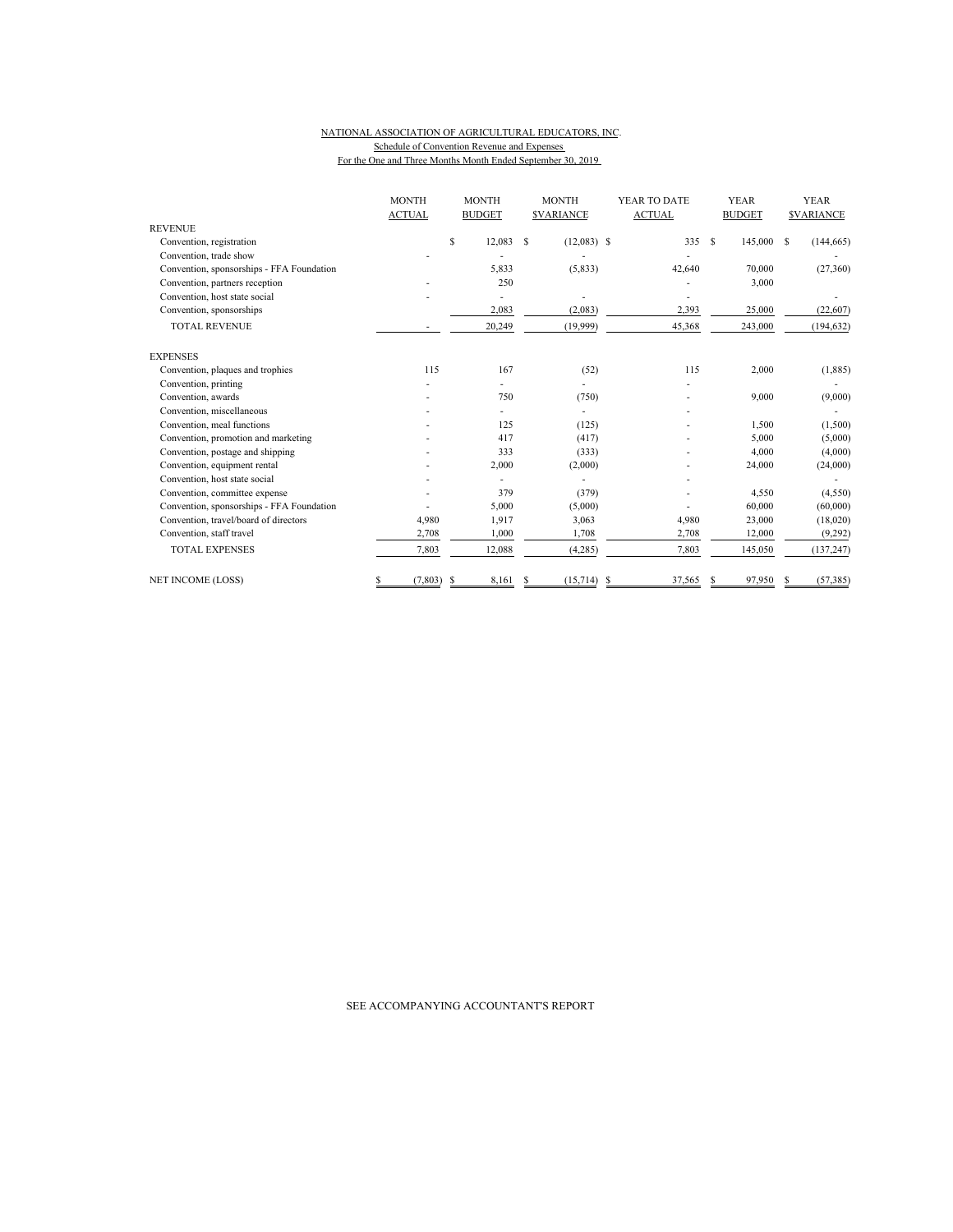## NATIONAL ASSOCIATION OF AGRICULTURAL EDUCATORS, INC. Schedule of CASE Initiative Revenue and Expenses

For the One and Three Months Month Ended September 30, 2019

|                                                  | <b>MONTH</b><br><b>ACTUAL</b> | <b>MONTH</b><br><b>BUDGET</b> | <b>MONTH</b><br><b><i>SVARIANCE</i></b> | YEAR TO DATE<br><b>ACTUAL</b> | <b>YEAR</b><br><b>BUDGET</b> | <b>YEAR</b><br><b><i>SVARIANCE</i></b> |
|--------------------------------------------------|-------------------------------|-------------------------------|-----------------------------------------|-------------------------------|------------------------------|----------------------------------------|
| <b>REVENUE</b><br>CI fee revenue                 | \$<br>2,100                   | 30,000                        | S<br>$(27,900)$ \$                      | 238,511 \$                    | 360,000                      | \$<br>(121, 489)                       |
| Brief CASE CI fee revenue                        | 3,200                         | 833                           | 2,367                                   | 12,200                        | 10,000                       | 2,200                                  |
| Brief CASE service fee                           | 1,500                         | 625                           | 875                                     | 7,500                         | 7,500                        | $\mathcal{L}_{\mathcal{A}}$            |
| LT service fee                                   | ÷                             | 21,000                        | (21,000)                                | 105,000                       | 252,000                      | (147,000)                              |
| <b>USDA NIFA PD-STEP 18</b>                      |                               | 5,167                         | (5,167)                                 | $\overline{\phantom{a}}$      | 62,000                       | (62,000)                               |
| Vernier revenue                                  | 119,983                       | 53,333                        | 66,650                                  | 402,156                       | 640,000                      | (237, 844)                             |
| NewByte revenue                                  | ٠                             | 375                           | (375)                                   | 1,274                         | 4,500                        | (3,226)                                |
| Vendor - Bio-Rad                                 | ٠                             | 417                           | (417)                                   | 3,872                         | 5,000                        | (1, 128)                               |
| APT revenue<br><b>MSA Revenue</b>                | 948                           | ÷,<br>L,                      | 948                                     | 3,382                         |                              | 3,382                                  |
| ABF                                              | 2,500<br>٠                    | L,                            | 2,500<br>L,                             | 2,500<br>L.                   |                              | 2,500<br>÷                             |
| <b>ARD CI Revenue</b>                            | ÷,                            | L,                            | L,                                      | 500                           |                              | 500                                    |
| Capstone Revenue                                 |                               |                               |                                         | L,                            |                              |                                        |
| Cengage revenue                                  | 4,341                         | 2,083                         | 2,258                                   | 46,806                        | 25,000                       | 21,806                                 |
| Ward's kits                                      |                               | ÷                             | L.                                      | 3,769                         |                              | 3,769                                  |
| Ward's revenue                                   | ٠                             | 1,167                         | (1, 167)                                | $\frac{1}{2}$                 | 14,000                       | (14,000)                               |
| FSS revenue                                      |                               | ÷.                            |                                         | ä,                            |                              |                                        |
| New projects                                     |                               | 8,590                         | (8,590)                                 | Ĭ.                            | 103,082                      | (103, 082)                             |
| CI scholarships/grants                           |                               | 37,875                        | (37, 875)                               | ÷,                            | 454,500                      | (454, 500)                             |
| MidSch                                           |                               |                               |                                         | $\overline{a}$                |                              |                                        |
| Sustain revenue                                  | ٠                             | Ĭ.                            | ÷.                                      | ä,                            |                              | ٠                                      |
| G.W. Pubs revenue                                |                               | ٠                             |                                         |                               |                              |                                        |
| Online<br>Merchandise                            | 6,296<br>٠                    | ÷,<br>3,000                   | 6,296<br>(3,000)                        | 7,006<br>153                  | 36,000                       | 7,006<br>(35, 847)                     |
| Course downloads                                 | 50                            | $\overline{\phantom{a}}$      | 50                                      | 575                           | $\overline{\phantom{a}}$     | 575                                    |
| <b>TOTAL REVENUE</b>                             | 140,918                       | 164,465                       | (23, 547)                               | 835,204                       | 1,973,582                    | (1, 138, 378)                          |
|                                                  |                               |                               |                                         |                               |                              |                                        |
| <b>EXPENSES</b>                                  |                               |                               |                                         |                               |                              |                                        |
| Travel                                           |                               | 3,875                         | (3,875)                                 | 12,232                        | 46,500                       | (34, 268)                              |
| Travel - staff                                   | 12,339                        | 2,542                         | 9,797                                   | 41,735                        | 30,500                       | 11,235                                 |
| Salary                                           | 6,164                         | 7,077                         | (913)                                   | 18,491                        | 84,922                       | (66, 431)                              |
| Taxes and benefits                               | 386                           | 2,025                         | (1,639)                                 | 999                           | 24,295                       | (23, 296)                              |
| Contract labor                                   | 20,937                        | 28,021                        | (7,084)                                 | 62,812                        | 336,250                      | (273, 438)                             |
| Supplies                                         | 14                            | 479                           | (465)                                   | 92                            | 5,750                        | (5,658)                                |
| Promotion<br>Printing                            | 1,174<br>40                   | 808<br>458                    | 366<br>(418)                            | 1,174<br>40                   | 9,700<br>5,500               | (8, 526)<br>(5,460)                    |
| Postage                                          | 26                            | 121                           | (95)                                    | 97                            | 1,450                        | (1, 353)                               |
| Technology                                       | 303                           | 458                           | (155)                                   | 1,026                         | 5,500                        | (4, 474)                               |
| Management fee                                   | ÷                             | 2,000                         | (2,000)                                 | L.                            | 24,000                       | (24,000)                               |
| Vernier                                          | 98,693                        | 46,400                        | 52,293                                  | 341,830                       | 556,800                      | (214,970)                              |
| NewByte                                          | 482                           | 214                           | 268                                     | 1,148                         | 2,565                        | (1, 417)                               |
| Bio-Rad                                          | ÷.                            | $\sim$                        | $\overline{\phantom{a}}$                | ٠                             |                              | $\overline{\phantom{a}}$               |
| Legal and profesional                            | ٠                             | 183                           | (183)                                   | L,                            | 2,200                        | (2,200)                                |
| Lead teacher orientation                         |                               | 5,513                         | (5, 513)                                | 3,850                         | 66,150                       | (62, 300)                              |
| Lead teacher stipends                            |                               | 17,500                        | (17,500)                                | 89,775                        | 210,000                      | (120, 225)                             |
| Field test                                       |                               | $\overline{a}$<br>÷,          | ä,                                      | ÷,<br>800                     |                              | 800                                    |
| Institute expense<br><b>USDA NIFA PD-STEP 18</b> | ÷                             | 5,167                         | (5,167)                                 | ä,                            | 62,000                       | (62,000)                               |
| <b>NRES</b>                                      |                               |                               |                                         | $\overline{a}$                |                              | $\overline{\phantom{a}}$               |
| FSS                                              | ٠                             |                               | ä,                                      | ä,                            |                              | $\overline{\phantom{a}}$               |
| APT                                              | 476                           |                               | 476                                     | 2,921                         |                              | 2,921                                  |
| <b>ARD</b>                                       |                               |                               |                                         | ÷,                            |                              |                                        |
| ESI                                              |                               |                               |                                         | ä,                            |                              |                                        |
| <b>MSA</b>                                       |                               |                               |                                         | 2,427                         |                              | 2,427                                  |
| ABF                                              |                               |                               |                                         | ä,                            |                              | ٠                                      |
| <b>ARDCI</b>                                     |                               |                               |                                         | 110                           |                              | 110                                    |
| G.W. Publisher                                   |                               |                               |                                         |                               |                              | $\overline{\phantom{a}}$               |
| Sustain expense                                  |                               |                               |                                         |                               |                              |                                        |
| Online expense                                   |                               | 1,667                         | (1,667)                                 |                               | 20,000                       | (20,000)                               |
| Cengage                                          | 16,296                        | 1,792                         | 14,504                                  | 43,167                        | 21,500                       | 21,667                                 |
| BriefCASE LT stipends                            |                               | 292                           | (292)                                   | 2,800                         | 3,500                        | (700)                                  |
| CI scholarship<br>CI Mentor contract labor       |                               | 37,875<br>L                   | (37, 875)                               | 168,000                       | 454,500                      | (286, 500)                             |
| CI mentor                                        |                               |                               |                                         |                               |                              |                                        |
| Depreciation                                     | 9                             |                               | 9                                       | 28                            |                              | 28                                     |
| TOTAL EXPENSES                                   | 157,339                       | 164,467                       | (7, 128)                                | 795,554                       | 1,973,582                    | (1, 178, 028)                          |
|                                                  |                               |                               |                                         |                               |                              |                                        |
| NET INCOME (LOSS)                                | \$<br>$(16, 421)$ \$          | (2) S                         | $(16, 419)$ \$                          | 39,650                        | \$                           | 39,650<br>\$                           |